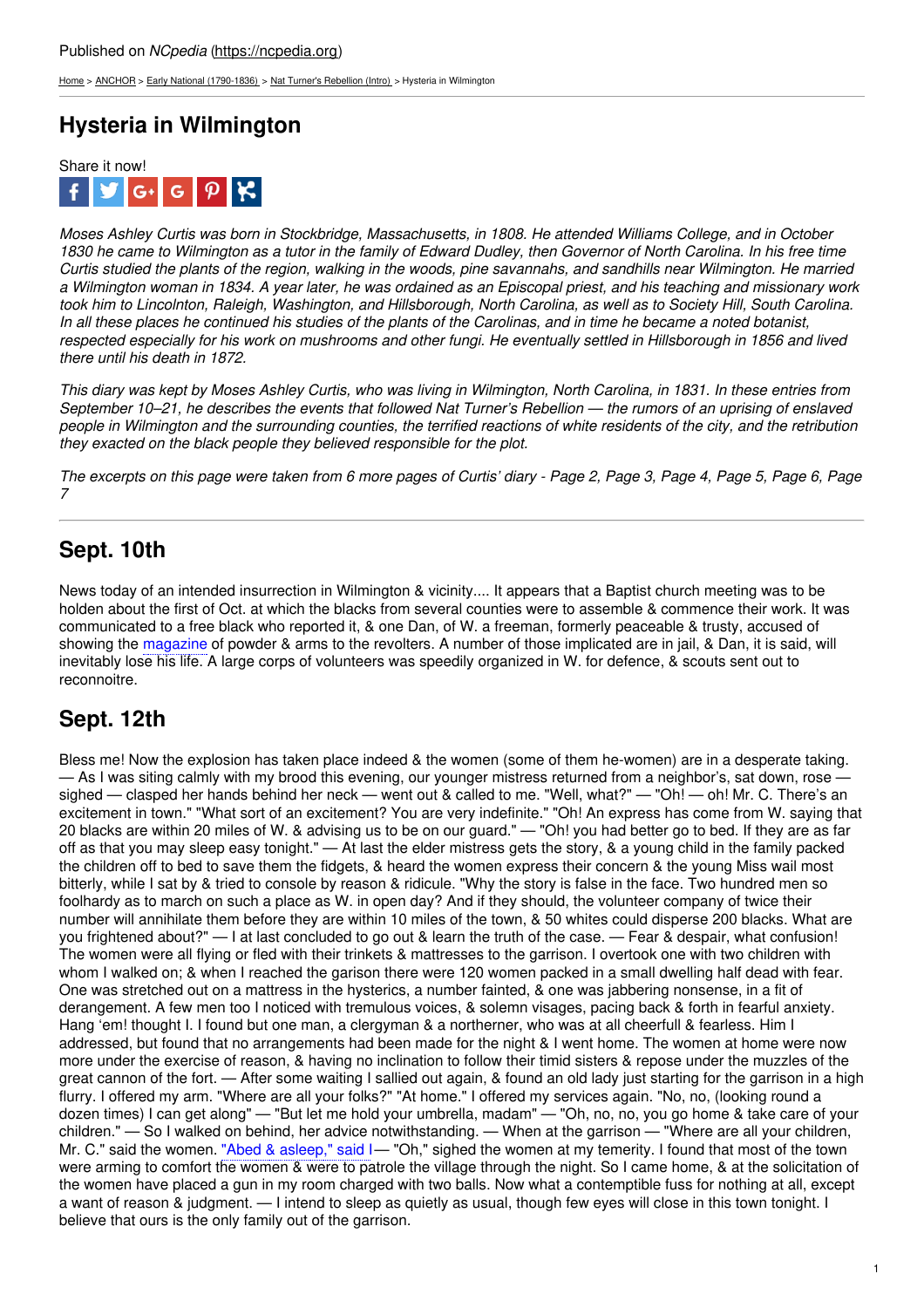#### **Sept. 13th Morn.**

We did not wake this morning & find our throats cut. & in this house had as quiet sleep as ever. In the garrison was no room to sleep. Those women who at last revived under a sense of their perfect security had a fine frolic, declaring they never passed so short a night in their lives; while the frantic & timid were plying their noses with cologne, honey & lavender waters & hartshorn. We poor folks who were sleeping peacefully at home passed a review there for not falling in with the current of fearful ones. I hope we shall none of us die for running such against it. — The light of the sun seems to have infused the light of reason into their minds at this late hour, & none of them were at all alarmed & only went to the garrison because the rest went.

#### **Evening**

At 5 o'clock the inhabitants met to form a corps of defence. I enrolled my own name, took a musket & ammunition & came home, with a requisition to meet them at 7 o'clock. In the mean time the boat arrived from town. We met at seven & delivered back our arms. — This is the silliest move of all, in running now into the extreme of neglect. — But the story is simple & short. A few revellers some miles above W. procured a field piece which they frequently discharged during a night, which gave an alarm. Such an event in view of the late outrages in Va. was well calculated to excite alarm. This story tied to another of a few negroes being seen in the woods, & travellin a few miles, grew to the appalling size of 200 negroes being close on W. — The story came direct & through two individuals so that there could be no doubt of its truth. — The people of W. must have spent a wretched night, its horrors being aggravated by an alarm gun, at which the women & children fled to certain dwellings previously designated & the men collected with their arms. Here folly shines out. The militia collected quite in the rear of the women, & I believe remained there. It was the extreme of ignorance or fear that, knowing the enemy to be near, they did not march out to prevent their entering the town, instead of leaving every avenue unprotected, & a free passage to the defenceless women. The confessions of the blacks, who were previously taken up in W. in consequence of discoveries of an intended insurrection, show that five counties were combined. They expected about 4000 blacks to engage in it. The first of Oct. was designated on which to commence their infernal devastatons & butcheries. In W. they were to set fire to the Bapt. & Meth. churches & during the tumult to fall upon the families & destroy them.

#### **Sept. 21st**

Four of the insurgents have been condemned in W. & have received the reward of acknowledged guilt. One of them was deeply affected at his situation. Dan was horribly indifferent, & I believe had enticed some or all of them to a participation in the plot. Their heads are sticking on poles in different parts of the town. Four more are to be shot today or tomorrow.

#### **User Tags:**

antebellum history New Hanover County North Carolina North Carolina History Page slave insurrections slavery **Students** Teachers Wilmington Creative Commons BY-NC-SA **From:** LEARN NC North Carolina History: A Digital Textbook **Copyright Date:** 2009 **Primary Sources:**